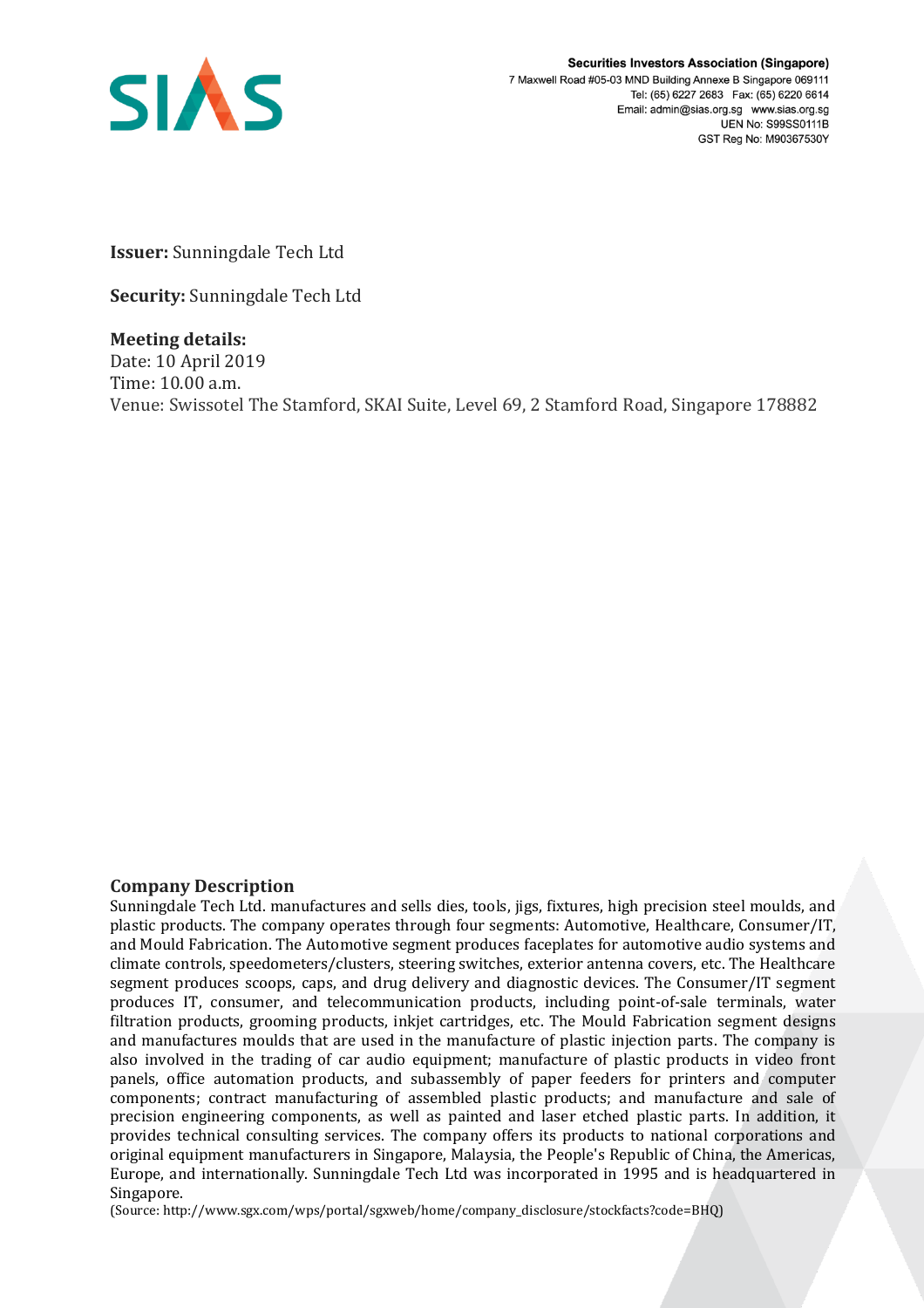

1. As noted in the Chairman's message, the group, as a plastics component provider into the worldwide supply chains of original equipment manufacturers, is expected to continue be pressured on pricing/margin as customers themselves are affected by shifts in global demand and fast-changing consumer sentiment.

The strategies of the group to deliver long-term value to shareholders include:

- Developing more solutions-oriented processes to engage our customers earlier in their product development process
- Effective management of cash flows and profit (including phasing out low-margin projects)
- **(i) Would the board help shareholders understand the group's "solutionsoriented processes"? What are some of the examples where the group has been successful in helping the customers in their product development process? What are the expected financial benefits (e.g. improved margin, or certainty of winning the contract) of doing so?**
- **(ii) Does the group carry out any proprietary research and development that would give its manufacturing and services an edge over its competitors?**
- **(iii) To move up the value chain, how much of the current portfolio would eventually be phased out as these are low-margin products?**
- **(iv) Has the board provided guidance to management with regard to the targeted profit margin?**
- **(v)** From the analysis of the group's core earnings, it can be seen that foreign exchange gain/loss played a major part in the financial results. While revenue has been steady in FY2017 and FY2018 at about \$725-\$728 million, the foreign exchange gain was \$657,000 in FY2018 while the foreign exchange loss in FY2017 was \$10.6 million (more than 15x higher).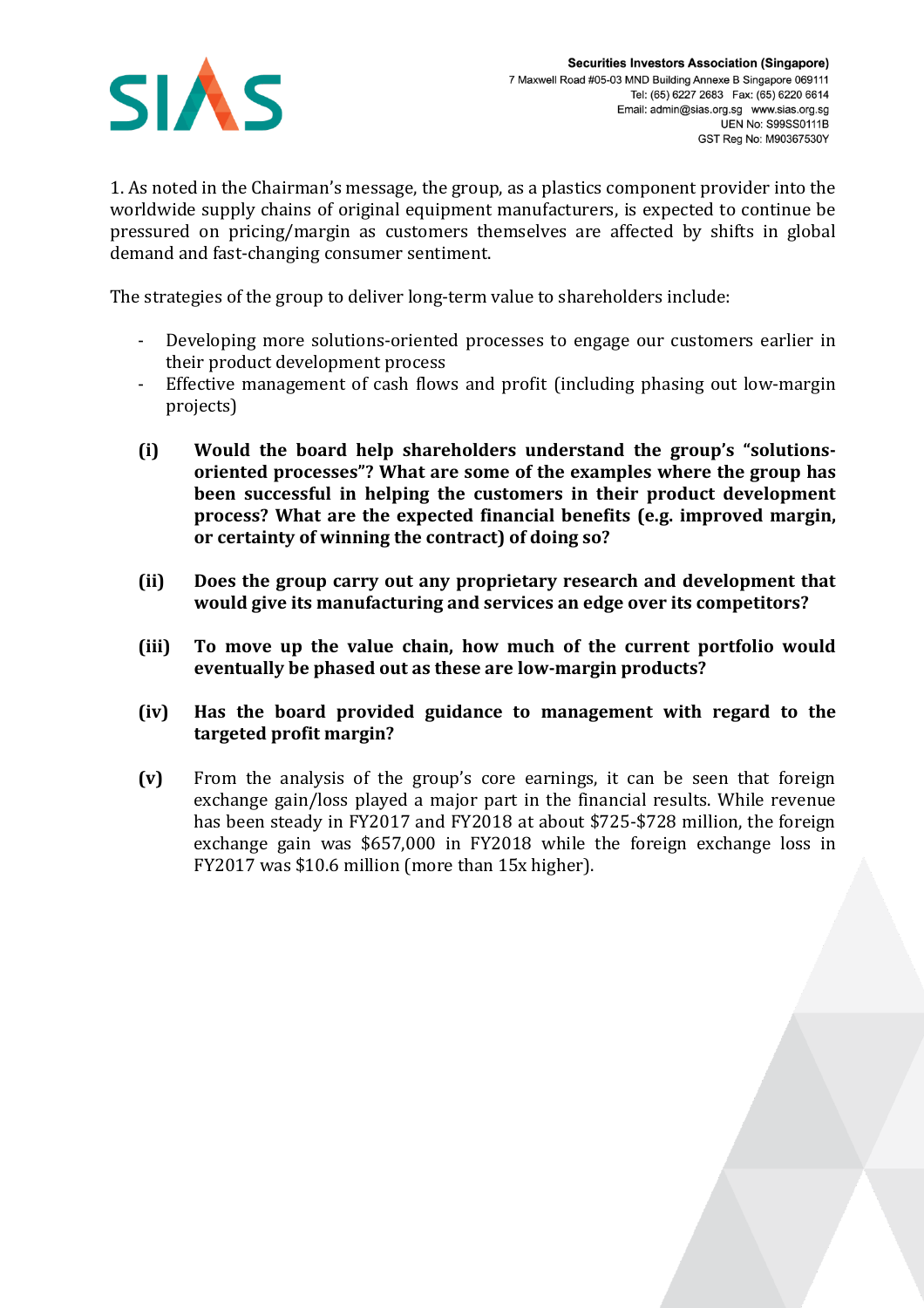

|                                                                                   | FY2018    | FY2017 | $+$ /(-) |
|-----------------------------------------------------------------------------------|-----------|--------|----------|
|                                                                                   | \$'000    | \$'000 | %        |
| Profit for the year reported                                                      | 29,758    | 31,360 | (5.1)    |
| Adjustments:                                                                      |           |        |          |
| Foreign exchange (gain)/loss                                                      | (657)     | 10,647 | n.m.     |
| Gain on disposal of property,<br>plant and equipment                              | (12, 925) | (342)  | n.m.     |
| Allowance for / (reversal of) impairment<br>loss on property, plant and equipment | 552       | (99)   | n.m.     |
| Transaction costs relating to<br>acquisition of a subsidiary                      | 260       |        | n.m.     |
| Retrenchment costs                                                                | 3,926     | 367    | n.m.     |
| <b>Core earnings</b>                                                              | 20,914    | 41,933 | (50.1)   |

(Source: Company annual report)

## **Would the board explain in greater detail how it monitors and manages its foreign currency risks? Specifically, in FY2017, what were the reasons for the \$(10.6) million loss in foreign exchange?**

2. In October 2018, the company issued its inaugural Sustainability Report for the financial year 2017, which has been prepared in accordance to Singapore Exchange Securities Trading Limited's ("SGX-ST") Listing Rule 711(B) and the Global Reporting Initiative ("GRI") Standards – 'Core' reporting requirements.

Having conducted a formal materiality assessment, the group identified the following three material matters, namely Occupational Health & Safety; Ethics, Bribery & Corruption and Waste Management.

**(i) Since the group started on its Sustainability reporting journey, can management cite any examples where the reporting of its sustainability practices led to better policies and processes that further raised the group's sustainability efforts?**

As disclosed in the sustainability report, the group's focus areas, targets and performance are shown below:

- Occupational Health & Safety:

| <b>Focus area</b>                 | <b>Perpetual target</b> | <b>FY2016 performance</b> | <b>FY2017 performance</b> |
|-----------------------------------|-------------------------|---------------------------|---------------------------|
| Occupational health and<br>safety | Zero accident rate      | • Not achieved            | • Not achieved            |

- Ethics, Bribery & Corruption: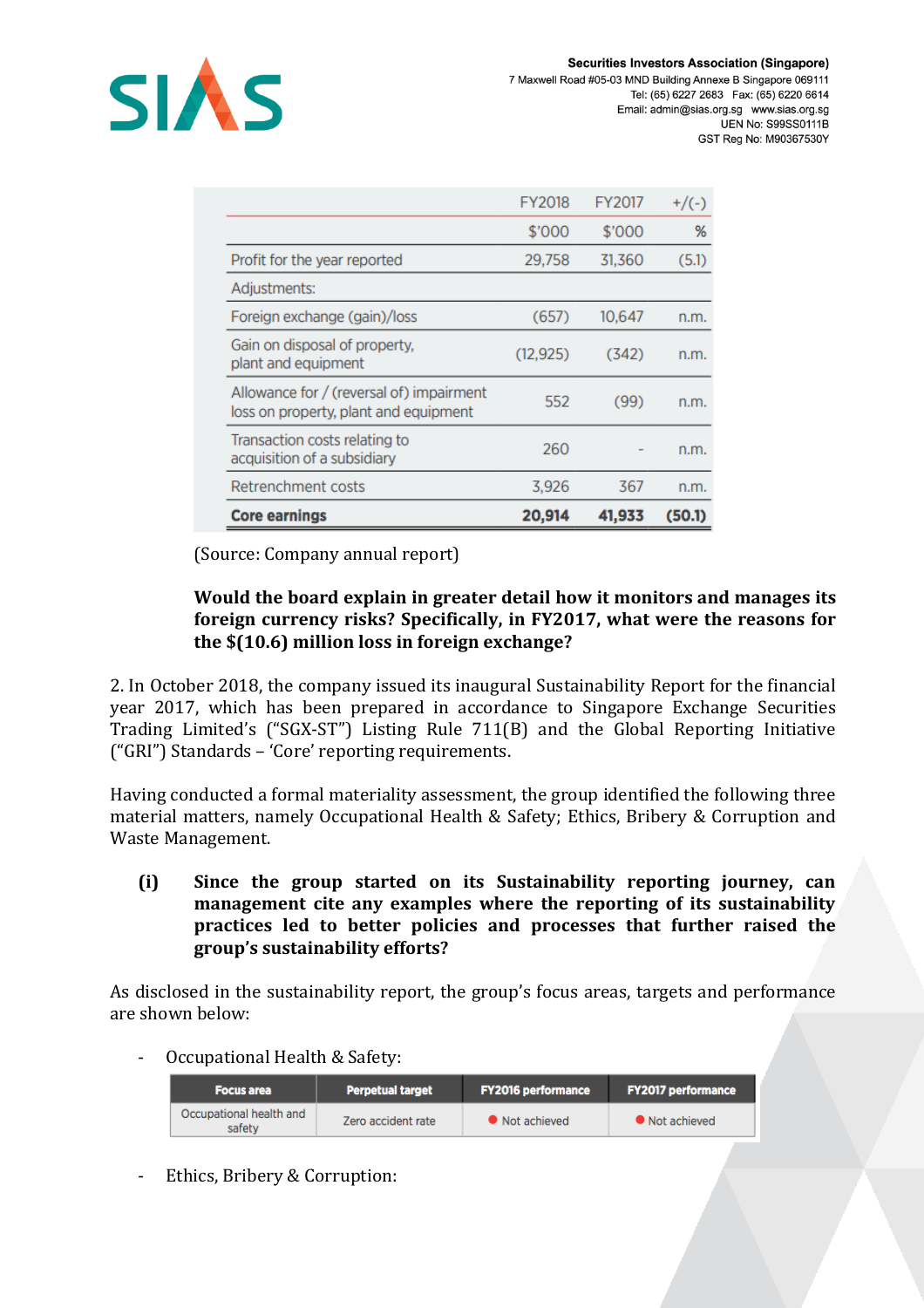

| <b>Focus area</b> | <b>Perpetual target</b>  | <b>FY2016 performance</b> | <b>FY2017 performance</b> |
|-------------------|--------------------------|---------------------------|---------------------------|
| Anti-corruption   | Zero cases of corruption | ● Achieved                | • Achieved                |
|                   |                          |                           |                           |

## - Waste Management:

| <b>Focus area</b> | <b>Perpetual target</b>                     | <b>FY2016 performance</b> | <b>FY2017 performance</b> |
|-------------------|---------------------------------------------|---------------------------|---------------------------|
| Waste Management  | Zero chemical spill                         | Achieved                  | Achieved                  |
| Waste Management  | Zero cases of improper<br>disposal of waste | Achieved                  | Achieved                  |

**(ii) Would the board/Sustainability Steering Committee be gradually adding more focus areas and/or targets?** For instance, under Waste Management, the group could have targets to reduce the actual amount of waste generated (per dollar revenue).

In addition, in the area of Occupational Health & Safety, the group has experienced higher Workplace Injury Rate and Accident Severity Rate. The Occupational Disease Incidence Rate is also high, with 24-27 cases of Noise-induced deafness in FY2016 and FY2017.

**(iii) Can the senior management team help shareholders understand how it leads the organisation in raising awareness of Occupational Health & Safety, i.e. tone from the top? Is the board committed to improving the working environment so that the Occupational Disease Incidence Rate is significantly reduced?** 

3. As noted in the Corporate Governance report (page 27), Mr. Gabriel Teo Chen Thye, Mr. Kaka Singh and Mr. Ong Sim Ho have each served as independent director of the company for more than nine years since their initial appointment.

Mr. Teo, Mr. Singh and Mr. Ong were all appointed to the board on 18 July 2005. Each of Mr. Teo, Mr. Singh and Mr. Ong would have served on the board for more than 13 years.

In August 2018, the Monetary Authority of Singapore issued a revised Code of Corporate Governance ("2018 CG Code"). As a consequence of the revised 2018 CG Code, the Singapore Exchange has made amendments to its Listing Rules which came into effect on 1 January 2019, except for the rules on the 9-year tenure for independent directors and the requirement for independent directors to comprise one-third of the board which come into effect on 1 January 2022. Under the revised Listing Rules, the term of an independent director will be limited to nine years after which the long tenured directors will be subject to a two-tier vote by shareholders.

**(i) Has the nominating committee reviewed the overall desired competency matrix of the board and identified any gaps in skills or competencies that could be addressed in future director appointments?**